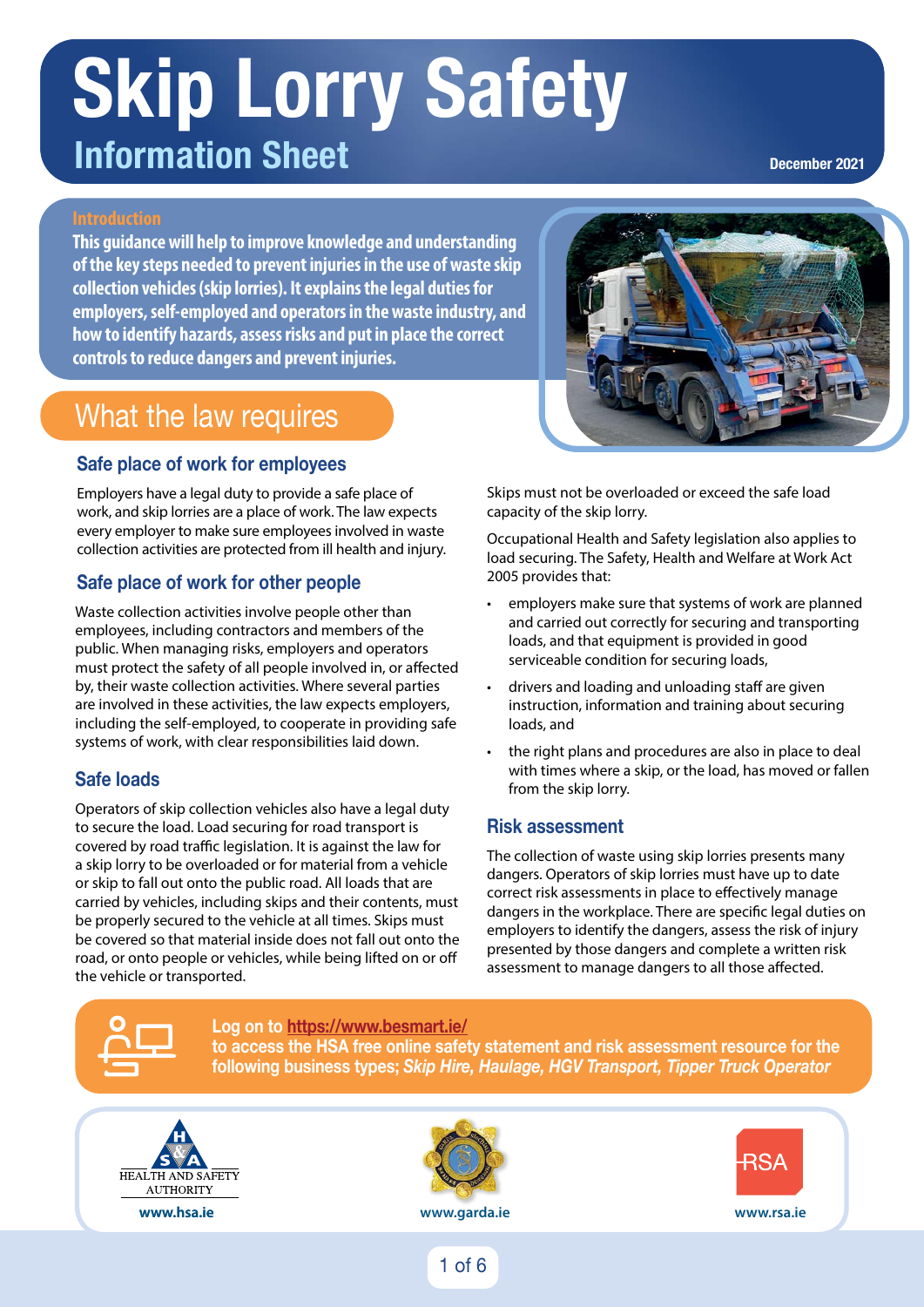The first part of any risk assessment is to identify what can cause harm i.e. the hazards. Once identified, the risks from these hazards should be rated in terms of:

- Who could be harmed?
- How likely it is for that harm to happen?
- How badly could a person be harmed?

#### **Information, instruction and training**

The skip lorry operator plays a vital part in making sure everyone is safe, not just themselves but also other people who may be at risk. Drivers should hold a valid driving licence, of the correct category for the vehicle they are driving.

To meet their legal duties, employers must make sure that all skip lorry operators, both new and existing, are trained properly. This includes employees, sub-contractors and others involved in waste skip collections. Training should be structured, on-the-job training (familiarisation with equipment and systems of work) so that the skip lorry operator gets specific knowledge that is unique to the waste industry. New skip lorry operators should be given particular attention.

Training should include:

- how to regularly inspect the skip lorry, the lifting mechanism and waste skips,
- safe systems of work for the specific skip lorry they are assigned to,
- how to deliver and collect skips located on or near a public road or close to passing vehicles,
- incident reporting, and
- use of personal protective equipment.

In addition, they should be given training specific to their skip lorry, to help them carry out their work collecting and delivering skips safely, such as:

- how to reverse safely,
- on safe systems of work for using hoists or lifters,
- tachograph use (if applicable),
- daily vehicle pre-use checks, and
- emergency procedures in the event of an incident or breakdown.

Training should also extend beyond technical knowledge and ability to operate a skip lorry to wider safety critical matters such the identification of site specific dangers associated with skip collection in new or unfamiliar

locations. Drivers must have training and clear instruction on what to do if they believe they cannot carry out a particular operation safely, for example, if a skip due for collection is blocked by traffic, damaged, overloaded and unsafe to collect.

## **Co-operation with others in the work place**

Where sub-contractors and others are engaged in waste skip collections they also must have proper safe systems of work, risk assessments and personal protective equipment (PPE) in place. Where jobs are shared, information should also be shared between all parties about relevant risk assessments, safe systems of work and work practices.

#### **Key hazards in waste skip collection**



 **Driver falling and slipping** 



**Failure of lifting equipment**







**Lifting arm striking overhead cables/ obstructions**



**Striking pedestrians or vulnerable road users when driving forward or reversing**



**Road collision**



**Vehicle overturns** 



**Runaway vehicles** 

## **Other important factors to keep in mind**

The operator of a skip lorry should consider some key questions:

- Has the work been planned and organised properly?
- Who drives the vehicle?
- Who operates the hoist controls?
- Is the driver trained and competent?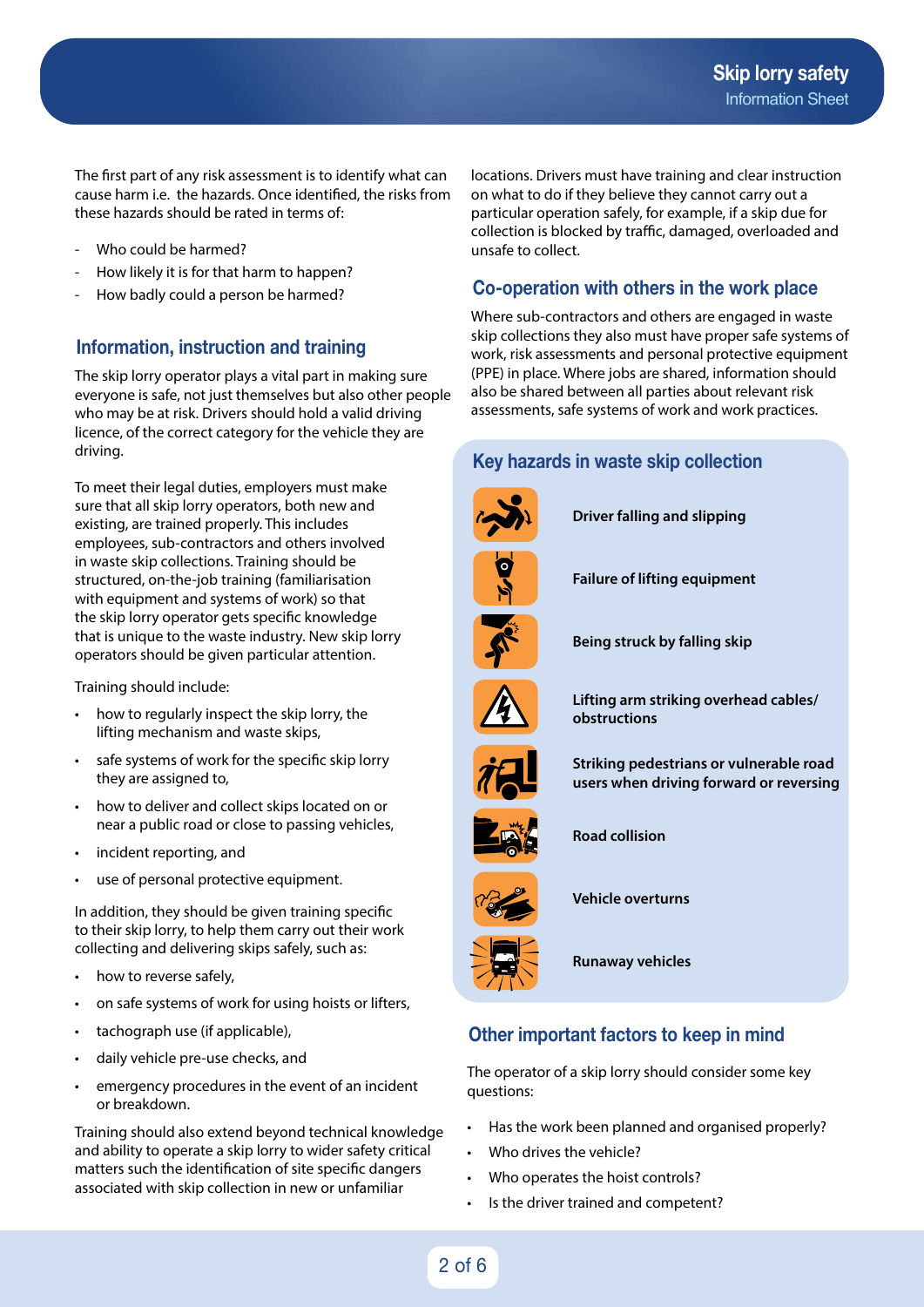- Does the driver have the right licence to drive the lorry?
- Will there be interactions with other employees and the public?
- Is the vehicle and equipment, including hoist, suitable for use and properly maintained?
- Is there a possibility of persons going into the danger zone while lifting or tipping?

#### **Inspection and maintenance of waste collection equipment and vehicles**

There is a legal duty on operators to make sure that vehicles are road-worthy. Maintenance of skip lorries and skips should be carried out regularly, in line with the manufacturers' recommendations. This should be part of a formal maintenance programme. In addition, routine scheduled cleaning, lubrication and pre-use checks of vehicles for interim faults should be completed. It is important to keep a record of all maintenance operations for each vehicle and skip. A planned, routine preventative maintenance system will improve safety and reduce business losses by:

- spotting faults before a serious breakdown happens, and
- allowing for repairs before the equipment becomes too bad to fix.

## **Skip lorry lifting components and hoists**

It is important to include planned servicing and maintenance of the hoists when scheduling skip lorry maintenance. The servicing and maintenance schedule should follow the instructions provided by the manufacturer, or supplier, of the hoist.

**The hoisting mechanism** should be examined by a competent person at least every 12 months. Where faults affecting safe use of the hoist are identified, arrangements should be made for prompt reporting and timely repair. Written instructions for employees should set out what maintenance work can be carried out in-house as part of routine service or repair, and what work should be referred to specialists in hoist maintenance.

**Lifting chains** used for lifting skips should be inspected before use, and removed from service when displaying signs of damage. Lifting chains should be given a thorough examination by a competent person at least every 6 months.

## **Collection and delivery of skips**

Only one full skip, or partially full skip, should be carried at any one time on a waste collection vehicle designed to carry one skip on the chassis of the vehicle. Skips and their contents must not exceed the load capacity of the skip lorry. Loaded or partly loaded skips should not be stacked on top of each other, or nested in an empty skip, on the back of the skip lorry for transport. A skip must never be transported when swinging from the lifting chains.

Empty skips should be stacked on a skip lorry no more than three high as long as the additional two skips can be secured, or nested, within a base skip. Where more than one empty skip is being moved like this from place to place, they must be additionally secured to the vehicle framework using load-securing straps. The straps should be protected from getting damaged where they cross sharp or rough edges.

#### **Load securing**



Employers must make sure systems of work, for securing and transporting skips and loads, are planned, performed and maintained. Appropriate plans and procedures must also be in place in the event of something going wrong.

Drivers loading and unloading skips must be provided with instruction, information and training on:

- loading, unloading, securing loads, and
- safe system of work for adding or removing nets or covers.

Employers must make sure that adequate equipment for securing loads, such as nets and covers, is provided and maintained. Working at height, when climbing onto vehicles to release covers/nets, should be eliminated as much as possible by the use of a gantry, automated skip covering systems or setting down skips to avoid work at height.

It is very important to pay attention to the storage/securing of lifting chains, lashing chains, straps and netting when they are not in use. If items such as these are not adequately secured to the vehicle they can fall off and hit a person, another vehicle or cause a danger on the road.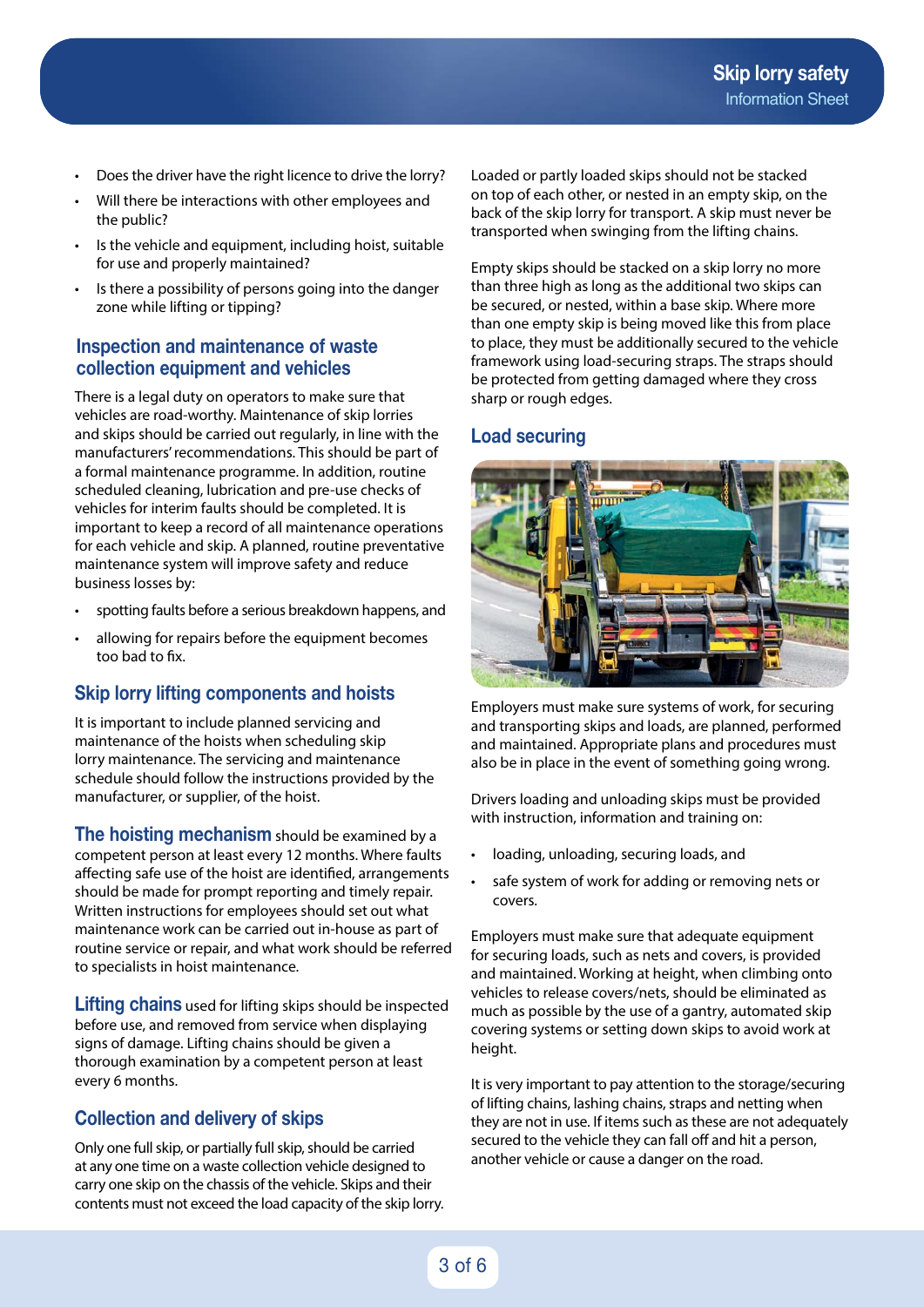#### **Skip lorry safety** Information Sheet

## **Safe vehicle and safe equipment – daily checks**

Employers should put in place a system to require drivers to check their vehicle and its lifting equipment every day prior to use. This simple preventative maintenance system should check that the following are not damaged and work properly:

- **• Brakes (foot and handbrake)**
- **• Steering**
- **• Tyres**
- **• Lights**
- **• Windscreen and washer**
- **• Seatbelts**
- **• Wheel chocks (if needed)**
- **• Vision aids mirrors and CCTV cameras (where fitted)**
- **• Audible reversing alarm (where fitted)**
- **• Lifting equipment including controls, hooks, chains and hoses**

A record must be kept of these daily checks and faults reported for repair.

## **On the road considerations**

Other examples of risk-reduction measures that operators should put in place include the following:

- Monitoring that drivers adhere to the rules of the road and adopt safe driving practices.
- Planning work schedule to make sure drivers comply with Drivers' Hours rules (where applicable)
- Liaising with customers to locate or re-locate skip collection point.
- Planning collection times to avoid busy times on site or busy adjacent roads.
- Trying to avoid opening hours or shift change when collecting or delivering skips to facilities such as shopping centres or manufacturing sites.
- Planning routes to avoid the environs of schools during school rush hour.
- Identifying sites that might have high-risk entry and exit issues, for example, where members of the public cannot be easily directed.
- Making sure a net or cover is fitted when carrying a load

## **Reversing of skip lorries**

Reversing is a high risk vehicle manoeuvre, and drivers must be given instructions on these methods. Operators should control the risks by:

- implementing a reversing policy,
- eliminating reversing wherever possible,
- NOTE: This is a sample driver walk-around HGV checklist. It is recommended that operators prepare their own driver walk-around checklists to account for the type and use of their own vehicle **Vehicle Registration Number Mileage OK Defect Check Items In-Cab Checks Date Date Contact Contact Contact Contact Contact Contact Contact Contact Contact Contact Contact Contact Contact Contact Contact Contact Contact Contact Contact Contact Contact Contact Contact Contact Contact Contact www.hsa.ie www.rsa.ie www.garda.ie Skip-lorry Driver Walk-around Check Sheet** Good visibility for driver through cab windows and mirrors. All required mirrors in place, correctly aligned, clean and Windscreen and windows undamaged and clean. View not din good condition<br>Driving controls, seat and driver sales and clean. View not obscured, e.g., by stickers etc. in good condition Driving controls, seat and driver safety belt adjusted correctly. Cab clean with no obstructions or loose material. Horn, windscreen washer, wipers, demister and temperature controls [where fitted] operating correctly<br>All interaments, giuges and other warning devices working controls [where fitted] operating correctly All interuments, gauges and other warning devices working controls (where fitted) operating correctly,<br>No air leaks or pressure drop.<br>S.c. No air leaks or pressure drop. Safety gear: eye goggles, gloves and hard hat accessible in cab. 2 6 Vehicle washed down and clean. Vehicle sitting square and not leaning to one side. Road tax, insurance and and CVRT discs present and valid. Number plates clearly visible. Waste permit displayed Tyres correctly infleted, correct tread depth, undamaged, no abrasions, bulges or tears. Wheel nuts all in<br>place, correctly fited and secure.<br>All links, subs plac<sub>e, correctly</sub> fitted and secure All lights, reflectors and markings fitted, clean and in good condition. Reversing lights/camera (where<br>Ethnol) working correctly.<br>Hotel normali tted) working correctly. Hoist operating correctly. Exhaust secure with no excess noise or smoke. Vehicle access, doors, steps and bodywork in good condition. Fuel cap seal in place and not leaking. Engine oil, coolant, brake fluid, windscreen washer reservoir and fuel levels checked and no leaks 10 13 14 16 17 Steering and brakes, including hand brake, working correctly. Skip secured and weight distributed correctly. All chains, straps, nets securely stowed. No loose items on vehicle bed. Wheel chocks available and secure. 23 **External Vehicle Checks Prior to Leaving Depot** Speedometer and speed limiter (if fitted) operating correctly<br>ABS/EBS warring liabs are ABS/EBS warning lights of **On-the-Road** Defect details
- minimising reversing both the amount of reversing and distances,
- using reversing aids reversing cameras, mirrors, sensor alarms, and
- using trained reversing assistants or banksmen/ signallers.



When using reversing assistants, operators should make sure that:

- only trained reversing assistants are used to help reverse a vehicle, and both driver and assistant are trained in the use of hand signals, and
- all reversing assistants are provided with clear instructions on where to stand when giving direction to the driver to make sure the driver can see them. Similarly, reversing assistants must be able to see the driver in the mirror at all times.

## **Communication and reporting hazards**

Employers/operators need to communicate risk assessments and safe systems of work to workers. Additionally workers should be encouraged to report hazards. Drivers must be trained to identify and report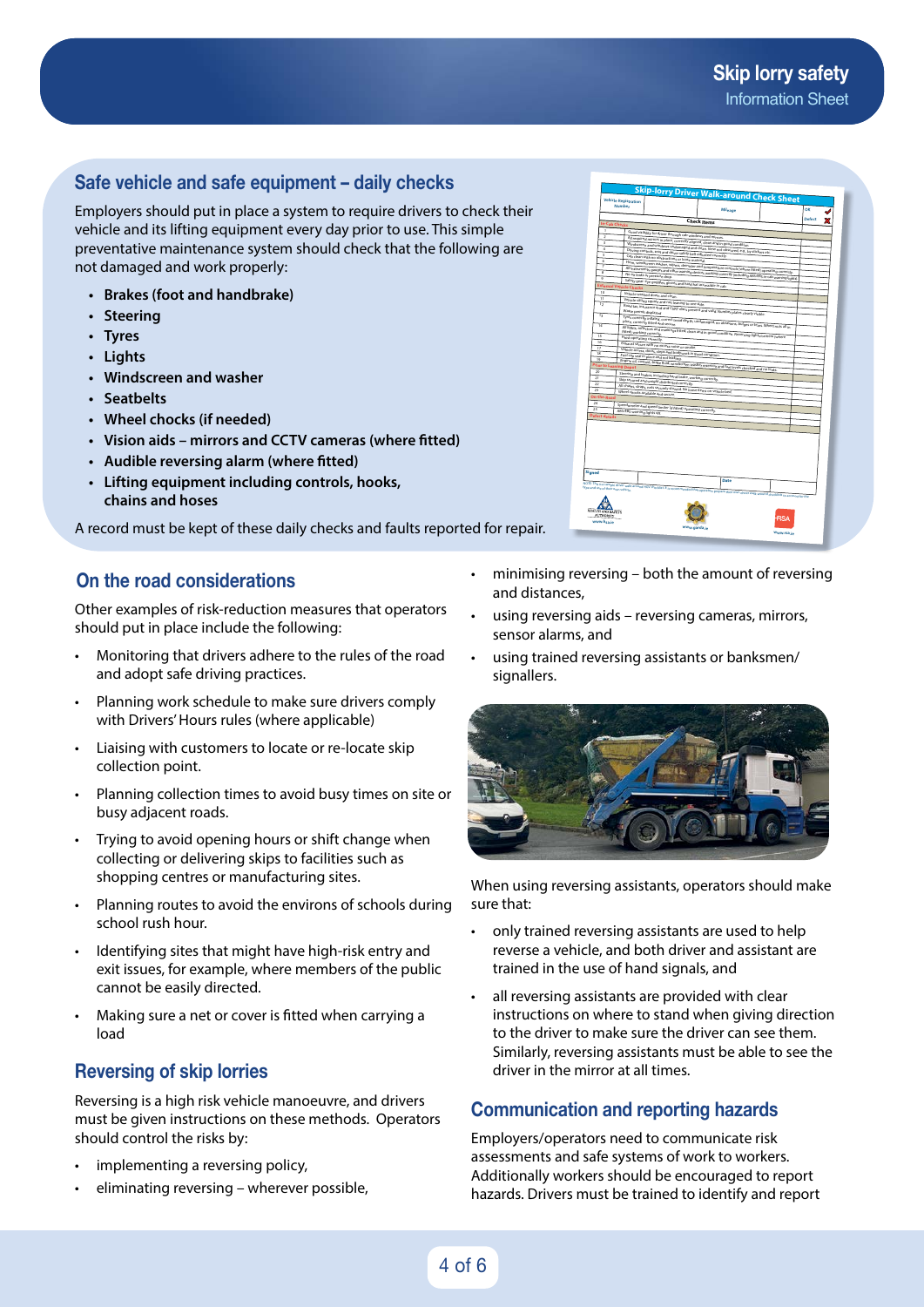hazardous situations they come across, particularly when they are out collecting skips, which they believe could result in a risk to themselves, others or to the vehicle if they continued with the operation. Employers must empower drivers to take action to remove or manage the hazard. If they are not able to do this, they must report it back to their supervisor at the depot immediately. This reporting system should be backed up by a timely response by the skip collection company.

Some examples of such situations include the following:

- An overloaded or unsafely loaded skip which should not be collected by the driver, and the company should raise the issue promptly with the customer.
- If there is not enough headroom to retrieve the skip or container, the driver should not collect until a resolution is identified to remove the risk.
- If there is not enough space to be able to work safely, a driver should identify the hazard, not set down the skip and should ask the customer for directions to a safer place.
- Where there is a skip or container on sloping ground either an up/down slope, cross slope or combination of up/down/cross slopes, the driver should not set down or collect a skip but consult with the customer on a more suitable location or refer for follow up action by the skip collection company.
- Where there is soft ground, a driver should identify the hazard, not drive onto or set down a skip and request the customer to identify a more suitable location to set down the skip or refer to the employer for follow up action

# **Skip selection**

There are different types and sizes of skips including mini, larger and compactor skips. Operators should have safe systems of work in place for choosing the correct type of skip for the intended task. This should include:

- strength, considering its intended load,
- stability, considering the weight and placement of skip contents, and
- methods to control the acceptable distribution of load weight within the skip.

Skip operators should make sure that all waste collection skips remain in good repair and are fit for purpose. A safe system of work should be in place to check important parts such as lifting lugs and chains, and any defects that are seen should be recorded and reported for repair.

This involves carrying out regular checks and reporting on the condition of skips and containers including:

- Lifting points
- Locking points • Tipping bars
- **Covers**
- General condition

**Restraints** 

- Doors
- Door locks

Operatives and drivers dispatching skips for use must be provided with adequate training to help them to recognise faults and/or damage to skips/containers that could make them unsafe to use. This is important so that they can be removed from service. They should be instructed to remove from use and return damaged and unsafe skips and containers to their depot for repair, or to get further advice.

Repaired skips must be inspected before they are put back into service. This policy should form part of the operators written procedures.

#### **Delivering and collecting skips – procedures for drivers**

#### **Before setting off for a collection you should:**

- check for information about any special precautions for the drop/pick-up points. (Systems should be in place for sites to inform the skip company about these, and agree precautions, beforehand.),
- check the clearance height of the vehicle skip combination to prevent contact with overhead cables/ obstructions,
- check skip lorry lifting arms are fully lowered,
- check any load/skip is secure and chains are correctly stowed, and
- check you have your safety gear (PPE), especially highvisibility clothing and boots.

#### **Before entering a site, you should:**

- know exactly where to go, and what needs to be done – be prepared to take direction on the site,
- obey all site traffic rules signs, one-way systems,
- be aware of pedestrians at all times, and
- wear your safety gear. High-visibility clothing and slipresistant safety boots are essential. Other PPE, such as a hard hat or safety glasses may be needed, depending on the site.